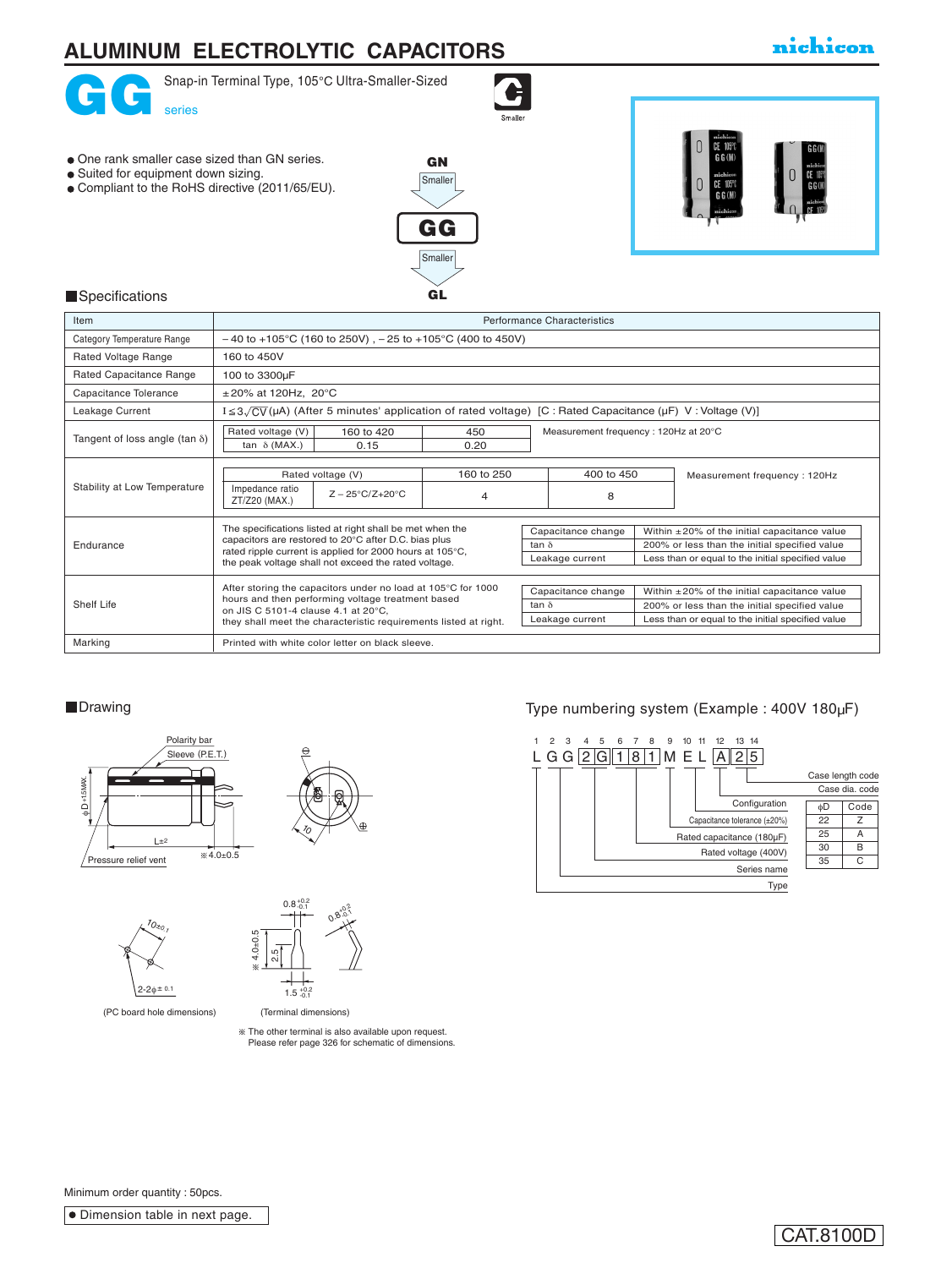## **ALUMINUM ELECTROLYTIC CAPACITORS**



### **Dimensions**

|                   | 160V (2C)                |                      |                         |                |  |  |  |  |
|-------------------|--------------------------|----------------------|-------------------------|----------------|--|--|--|--|
| Cap.<br>$(\mu F)$ | Size<br>$\phi$ D × L(mm) | Rated ripple<br>(mA) | Leakage Current<br>(mA) | Code           |  |  |  |  |
| 560               | $22 \times 25$           | 1400                 | 0.89                    | LGG2C561MELZ25 |  |  |  |  |
|                   | $22 \times 30$           | 1500                 | 0.98                    | LGG2C681MELZ30 |  |  |  |  |
| 680               | $25 \times 25$           | 1700                 | 0.98                    | LGG2C681MELA25 |  |  |  |  |
|                   | $22 \times 35$           | 2000                 | 1.08                    | LGG2C821MELZ35 |  |  |  |  |
| 820               | $25 \times 30$           | 2000                 | 1.08                    | LGG2C821MELA30 |  |  |  |  |
|                   | $22 \times 40$           | 2100                 | 1.20                    | LGG2C102MELZ40 |  |  |  |  |
| 1000              | $25 \times 35$           | 2200                 | 1.20                    | LGG2C102MELA35 |  |  |  |  |
|                   | $30 \times 25$           | 2200                 | 1.20                    | LGG2C102MELB25 |  |  |  |  |
|                   | $25 \times 40$           | 2300                 | 1.31                    | LGG2C122MELA40 |  |  |  |  |
| 1200              | $30 \times 30$           | 2300                 | 1.31                    | LGG2C122MELB30 |  |  |  |  |
|                   | $35 \times 25$           | 2300                 | 1.31                    | LGG2C122MELC25 |  |  |  |  |
|                   | $25 \times 45$           | 2500                 | 1.46                    | LGG2C152MELA45 |  |  |  |  |
| 1500              | $30 \times 35$           | 2500                 | 1.46                    | LGG2C152MELB35 |  |  |  |  |
|                   | $35 \times 30$           | 2500                 | 1.46                    | LGG2C152MELC30 |  |  |  |  |
|                   | $30 \times 40$           | 2700                 | 1.60                    | LGG2C182MELB40 |  |  |  |  |
| 1800              | $35 \times 30$           | 2550                 | 1.60                    | LGG2C182MELC30 |  |  |  |  |
|                   | $30 \times 45$           | 2900                 | 1.77                    | LGG2C222MELB45 |  |  |  |  |
| 2200              | $35 \times 35$           | 2900                 | 1.77                    | LGG2C222MELC35 |  |  |  |  |
| 2700              | $35 \times 40$           | 3000                 | 1.97                    | LGG2C272MELC40 |  |  |  |  |
| 3300              | $35 \times 45$           | 3100                 | 2.17                    | LGG2C332MELC45 |  |  |  |  |

| 180V (2Z)         |                          |                      |                         |                |  |  |  |
|-------------------|--------------------------|----------------------|-------------------------|----------------|--|--|--|
| Cap.<br>$(\mu F)$ | Size<br>$\phi$ D × L(mm) | Rated ripple<br>(mA) | Leakage Current<br>(mA) | Code           |  |  |  |
| 470               | $22 \times 25$           | 1300                 | 0.87                    | LGG2Z471MELZ25 |  |  |  |
| 560               | $22 \times 30$           | 1500                 | 0.95                    | LGG2Z561MELZ30 |  |  |  |
| 680               | $22 \times 35$           | 1700                 | 1.04                    | LGG2Z681MELZ35 |  |  |  |
|                   | $25 \times 30$           | 1700                 | 1.04                    | LGG2Z681MELA30 |  |  |  |
|                   | $22 \times 40$           | 2000                 | 1.15                    | LGG2Z821MELZ40 |  |  |  |
| 820               | $25 \times 35$           | 2000                 | 1.15                    | LGG2Z821MELA35 |  |  |  |
|                   | $30 \times 25$           | 2000                 | 1.15                    | LGG2Z821MELB25 |  |  |  |
|                   | $22 \times 45$           | 2100                 | 1.27                    | LGG2Z102MELZ45 |  |  |  |
| 1000              | $25 \times 35$           | 2050                 | 1.27                    | LGG2Z102MELA35 |  |  |  |
|                   | $30 \times 30$           | 2200                 | 1.27                    | LGG2Z102MELB30 |  |  |  |
|                   | $22 \times 50$           | 2150                 | 1.39                    | LGG2Z122MELZ50 |  |  |  |
|                   | $25 \times 40$           | 2150                 | 1.39                    | LGG2Z122MELA40 |  |  |  |
| 1200              | $30 \times 35$           | 2300                 | 1.39                    | LGG2Z122MELB35 |  |  |  |
|                   | $35 \times 25$           | 2150                 | 1.39                    | LGG2Z122MELC25 |  |  |  |
|                   | $25 \times 50$           | 2400                 | 1.55                    | LGG2Z152MELA50 |  |  |  |
| 1500              | $30 \times 40$           | 2500                 | 1.55                    | LGG2Z152MELB40 |  |  |  |
|                   | $35 \times 30$           | 2350                 | 1.55                    | LGG2Z152MELC30 |  |  |  |
|                   | $30 \times 45$           | 2700                 | 1.70                    | LGG2Z182MELB45 |  |  |  |
| 1800              | $35 \times 35$           | 2700                 | 1.70                    | LGG2Z182MELC35 |  |  |  |
| 2200              | $30 \times 50$           | 2900                 | 1.88                    | LGG2Z222MELB50 |  |  |  |
|                   | $35 \times 40$           | 2900                 | 1.88                    | LGG2Z222MELC40 |  |  |  |
| 2700              | $35 \times 45$           | 3000                 | 2.09                    | LGG2Z272MELC45 |  |  |  |
| 3300              | $35 \times 50$           | 3100                 | 2.31                    | LGG2Z332MELC50 |  |  |  |

| 200V (2D)                |                      |                         |                |  |  |  |  |
|--------------------------|----------------------|-------------------------|----------------|--|--|--|--|
| Size<br>$\phi$ D × L(mm) | Rated ripple<br>(mA) | Leakage Current<br>(mA) | Code           |  |  |  |  |
| $22 \times 25$           | 1200                 | 0.91                    | LGG2D471MELZ25 |  |  |  |  |
| $22 \times 30$           | 1480                 | 1.00                    | LGG2D561MELZ30 |  |  |  |  |
| $25 \times 25$           | 1480                 | 1.00                    | LGG2D561MELA25 |  |  |  |  |
| $22 \times 35$           | 1600                 | 1.10                    | LGG2D681MELZ35 |  |  |  |  |
| $25 \times 30$           | 1600                 | 1.10                    | LGG2D681MELA30 |  |  |  |  |
| $22 \times 40$           | 1750                 | 1.21                    | LGG2D821MELZ40 |  |  |  |  |
| $25 \times 35$           | 1750                 | 1.21                    | LGG2D821MELA35 |  |  |  |  |
| $30 \times 25$           | 1750                 | 1.21                    | LGG2D821MELB25 |  |  |  |  |
| $22 \times 45$           | 2040                 | 1.34                    | LGG2D102MELZ45 |  |  |  |  |
| $25 \times 40$           | 2040                 | 1.34                    | LGG2D102MELA40 |  |  |  |  |
| $30 \times 30$           | 2040                 | 1.34                    | LGG2D102MELB30 |  |  |  |  |
| $25 \times 45$           | 2300                 | 1.46                    | LGG2D122MELA45 |  |  |  |  |
| $30 \times 35$           | 2300                 | 1.46                    | LGG2D122MELB35 |  |  |  |  |
| $35 \times 25$           | 2300                 | 1.46                    | LGG2D122MELC25 |  |  |  |  |
| $25 \times 50$           | 2570                 | 1.64                    | LGG2D152MELA50 |  |  |  |  |
| $30 \times 40$           | 2570                 | 1.64                    | LGG2D152MELB40 |  |  |  |  |
| $35 \times 30$           | 2570                 | 1.64                    | LGG2D152MELC30 |  |  |  |  |
| $30 \times 45$           | 2680                 | 1.80                    | LGG2D182MELB45 |  |  |  |  |
| $35 \times 35$           | 2680                 | 1.80                    | LGG2D182MELC35 |  |  |  |  |
| $30 \times 50$           | 2920                 | 1.98                    | LGG2D222MELB50 |  |  |  |  |
| $35 \times 40$           | 2920                 | 1.98                    | LGG2D222MELC40 |  |  |  |  |
| $35 \times 45$           | 3270                 | 2.20                    | LGG2D272MELC45 |  |  |  |  |
|                          |                      |                         |                |  |  |  |  |

| 220V (2P)         |                          |                      |                         |                |  |  |  |
|-------------------|--------------------------|----------------------|-------------------------|----------------|--|--|--|
| Cap.<br>$(\mu F)$ | Size<br>$\phi$ D × L(mm) | Rated ripple<br>(mA) | Leakage Current<br>(mA) | Code           |  |  |  |
| 330               | $22 \times 25$           | 1260                 | 0.80                    | LGG2P331MELZ25 |  |  |  |
| 390               | $22 \times 30$           | 1340                 | 0.87                    | LGG2P391MELZ30 |  |  |  |
| 470               | $22 \times 35$           | 1480                 | 0.96                    | LGG2P471MELZ35 |  |  |  |
|                   | $25 \times 25$           | 1400                 | 0.96                    | LGG2P471MELA25 |  |  |  |
| 560               | $22 \times 35$           | 1450                 | 1.05                    | LGG2P561MELZ35 |  |  |  |
|                   | $25 \times 30$           | 1450                 | 1.05                    | LGG2P561MELA30 |  |  |  |
|                   | $22 \times 40$           | 1650                 | 1.16                    | LGG2P681MELZ40 |  |  |  |
| 680               | $25 \times 35$           | 1780                 | 1.16                    | LGG2P681MELA35 |  |  |  |
|                   | $30 \times 25$           | 1650                 | 1.16                    | LGG2P681MELB25 |  |  |  |
|                   | $22 \times 50$           | 1930                 | 1.27                    | LGG2P821MELZ50 |  |  |  |
| 820               | $25 \times 40$           | 1930                 | 1.27                    | LGG2P821MELA40 |  |  |  |
|                   | $30 \times 30$           | 1850                 | 1.27                    | LGG2P821MELB30 |  |  |  |
|                   | $35 \times 25$           | 1930                 | 1.27                    | LGG2P821MELC25 |  |  |  |
|                   | $25 \times 45$           | 2150                 | 1.40                    | LGG2P102MELA45 |  |  |  |
| 1000              | $30 \times 35$           | 2330                 | 1.40                    | LGG2P102MELB35 |  |  |  |
|                   | $35 \times 30$           | 2330                 | 1.40                    | LGG2P102MELC30 |  |  |  |
| 1200              | $30 \times 40$           | 2500                 | 1.54                    | LGG2P122MELB40 |  |  |  |
|                   | $35 \times 30$           | 2350                 | 1.54                    | LGG2P122MELC30 |  |  |  |
| 1500              | $30 \times 45$           | 2550                 | 1.72                    | LGG2P152MELB45 |  |  |  |
|                   | $35 \times 35$           | 2500                 | 1.72                    | LGG2P152MELC35 |  |  |  |
| 1800              | $35 \times 40$           | 2700                 | 1.88                    | LGG2P182MELC40 |  |  |  |
| 2200              | $35 \times 50$           | 2950                 | 2.08                    | LGG2P222MELC50 |  |  |  |

Rated ripple current (mArms) at 105°C 120Hz